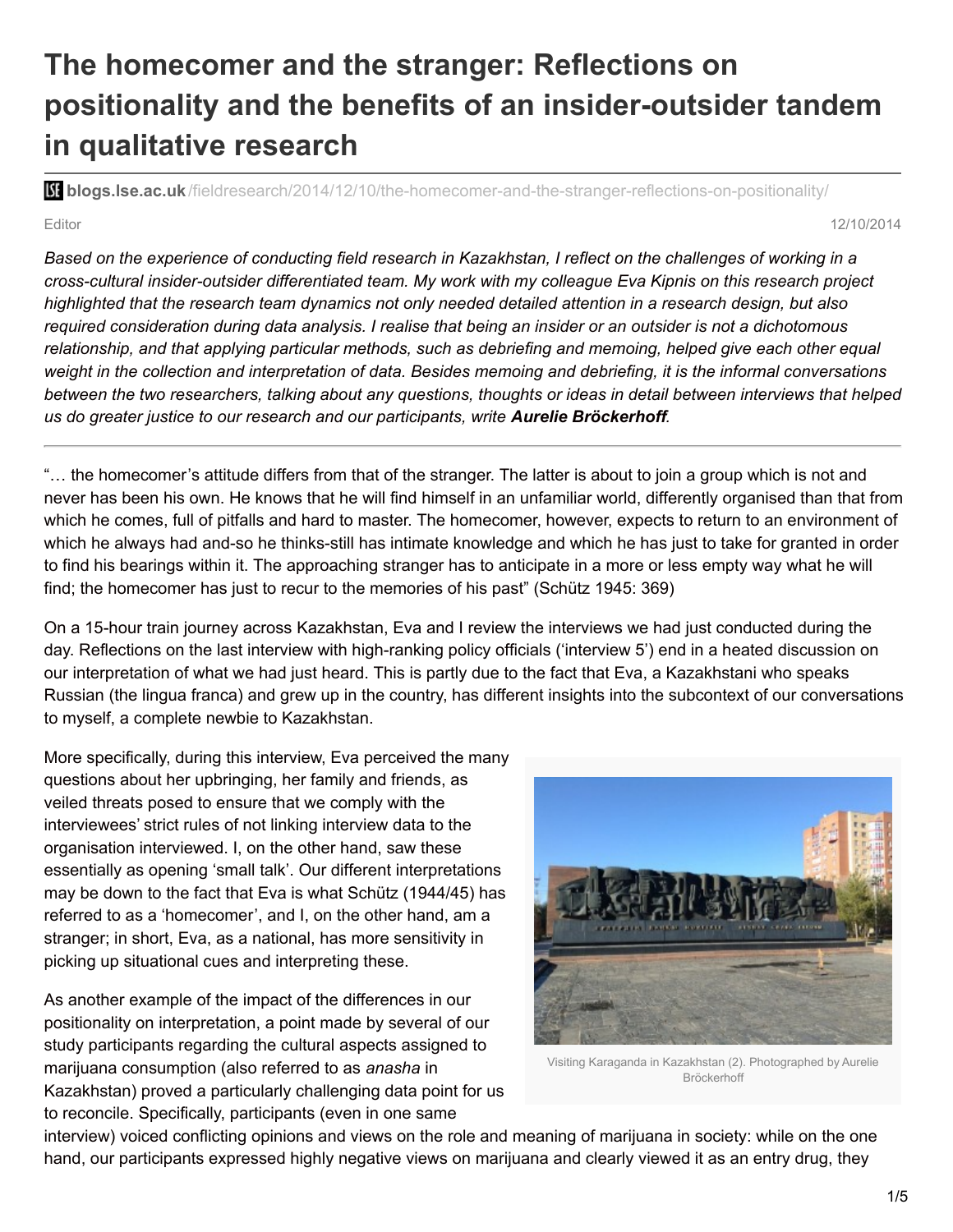also, on the other hand, referred to marijuana as part of the Central Asian cultural landscape. For Eva, this conflict

was a natural one that did not need particular attention in the data analysis, whereas to Aurelie it raised some issues around perceptions of drugs that from her own experience and perspective would benefit from further analysis.

The notions of 'homecomer' and 'stranger' put forward by Schütz 50 years ago are in need of updating to reflect, for example, modern means of communication and travel. Despite this, they still resonate with the on-going debate about insider and outsider research in ethnographic fieldwork.

Since returning to the UK, Eva and I both feel that our discussion on the train points in part to the particular methodological challenges of conducting research in an insider and outsider team. But we also feel that it highlights the importance of addressing data analysis and interpretation of findings based on each researcher's positionality in relation to the research context and the research participants. This has been also addressed by colleagues who reflected on how our own background (see [Chandni](http://blogs.lse.ac.uk/fieldresearch/2014/06/12/researchers-social-capital-liaising-with-local-actors/) Singh's post on social capital) or our emotions (see [Kanchan](http://blogs.lse.ac.uk/fieldresearch/2014/07/11/encountering-interrogating-and-realising-the-self/) Gandhi's post on managing emotions) affect field research experiences and potential outcomes.



Visiting Karaganda in Kazakhstan (1). Photographed by Aurelie Bröckerhoff

Importance of one's cognisance of position in relation to the research

context has long been addressed in qualitative research. Traditional approaches to insider and outsider positionality, such as Schütz's, see the status of insider and outsider as an *a priori* attribution of a researcher's relationship to the research context and the researched (Merton 1972). More recently, researchers have highlighted that both of these statuses can be vastly influenced by contextual specifics and circumstances, and the local social, political and cultural values embedded in each interview.

Being seen as 'one's own' or as external observer to one's reality can bring different benefits and disadvantages both to the researcher and to the research. For example, a problem with "insiders"can be that they seek to confirm pre-existing assumptions (Cousin 2010), a problem with outsiders is that they cannot reach empathetic understanding of the context (Kusow 2003).

In another interview we conducted a few days later with heroin users, a female participant was quite openly hostile to us, saying that she did not believe our research, or any other research like ours, would help her or her peers. At an earlier stage we were informed about other international research teams who had come to visit the project she was a part of. We interpreted her dismay of being seen as a "data source", rather than a person who wanted her participation in research to have an impact in her community. However, because she trusted Eva as a fellow Kazakhstani, she was willing in the end to participate in the discussion.

Conversely, our first interview was with an international nongovernmental organisation, whose director had just joined the Kazakhstan team from another posting in a different country in Central Asia. Being relatively new to the context of Kazakhstan, it was evident that he felt hesitant in answering questions



Drug prevention posters at a charity for drug users. Photographed by Aurelie Bröckerhoff

about Kazakhstan to a homecomer. In consequence, I ended up leading on the interview –so that it became a conversation between two people of non-Kazakhstani origin. This helped the flow of the interview and allowed the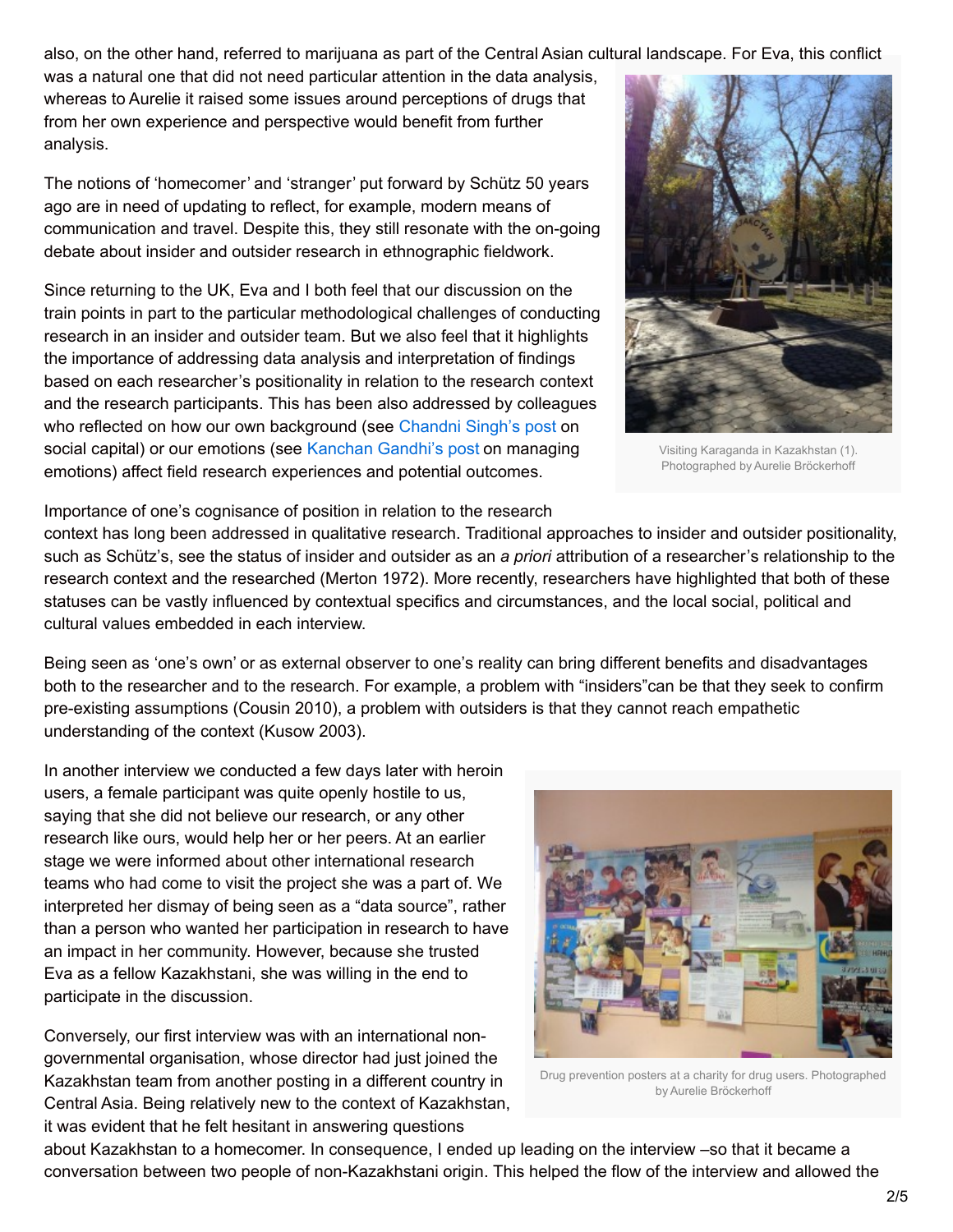participant to speak to the researcher who was in a similar position. For another take on how role can affect field research, read Yang [Shen's](http://blogs.lse.ac.uk/fieldresearch/2014/02/05/gender-and-fieldwork-in-china/ ) post on gender and field research.

The examples of our experiences discussed above align with some considerations for collecting data as insiders/outsiders, and how the positionality of each researcher affects this process highlighted by previous research (Merriam et al 2001). However, our post-interview debate on the train in Kazakhstan reinforced our awareness of deeper challenges in data interpretation to reach consistent findings when research is conducted in cross-national, insider/outsider differentiated research teams. We found that the steps outlined below have helped us to address these challenges while in the field as well as during data analysis.

In order to establish a robust framework for interpretation, we followed the advice of Bartunek and Louis (1996) in conducting insider/outsider team research: we, as much as possible, refrained from exchanging opinions and views on the field contextuals of research prior to the interview, we gathered data as a team (i.e., both of us actively participated as interviewers), we reflected in advance on our connectedness to the context, setting the main questions, and we both contributed to research design. Equally, we agreed to analyse data independently while having regular debriefing sessions to compare and combine our interpretations, with both of us having equal authority in decisions about interpretation of findings. Finally, a third member of our research team who did not participate in the data collection is involved in the data analysis.

#### **What we did:**

- 1. I, the 'stranger', was responsible for researching and writing the pre-departure brief on the drug situation in Kazakhstan, thus providing me with relevant knowledge from secondary sources.
- 2. We also travelled with predetermined research questions and interview topic guides that were co-developed between the researchers, meaning that either of us could have led the interviews, or fill in any gaps.
- 3. We engaged in 'memoing' (Miles and Huberman 1984), writing detailed reflections recording our impressions and specific details of how the interview progressed –often I would go first, so as not to be influenced by Eva's interpretations. Eva was conscious in her responses to avoid saying things that would cloud my own interpretations. We found that memoing supported our engagement with the research context when in the field and the material when reflecting and analysing the data.

### **What we found challenging:**

- Eva was also translating during the research process which put a lot of pressure on her, but also meant that at times, I was not fully in the picture. At the same time, it also relayed some of the power back to me, as I was able to think and reflect on the spot, not being burdened with the task of translation, and thus ask any additional questions we might have.
- We also found it difficult initially to agree on our interpretations of findings, when we saw things differently. In one case, I went back to a research participant to ask additional questions. Following our debriefing, I would also be able to ask questions about Eva's interpretations and we would discuss these until we had reached a shared understanding.

Besides considering how we could mitigate the above effects, we also wondered how working together as a team consisting of a 'homecomer'and a 'stranger' would affect our relationships to the participants. One of these elements was that, to many participants, Eva might have been seen as the field assistant, which then balanced out the power and cultural imbalances between the two researchers–a methodological challenge identified as particularly significant for cross-cultural research (Craig and Douglas 2001, Malhotra 1996). Further, we found it helpful that the 'stranger', in this case me, had prior experience of working in non-Western contexts. The intercultural competency developed during previous projects helped me immensely in picking up on cues beyond the words that were spoken. We also found that it helped being able to speak openly about any points of differentiation that might have arisen as a result of cultural differences.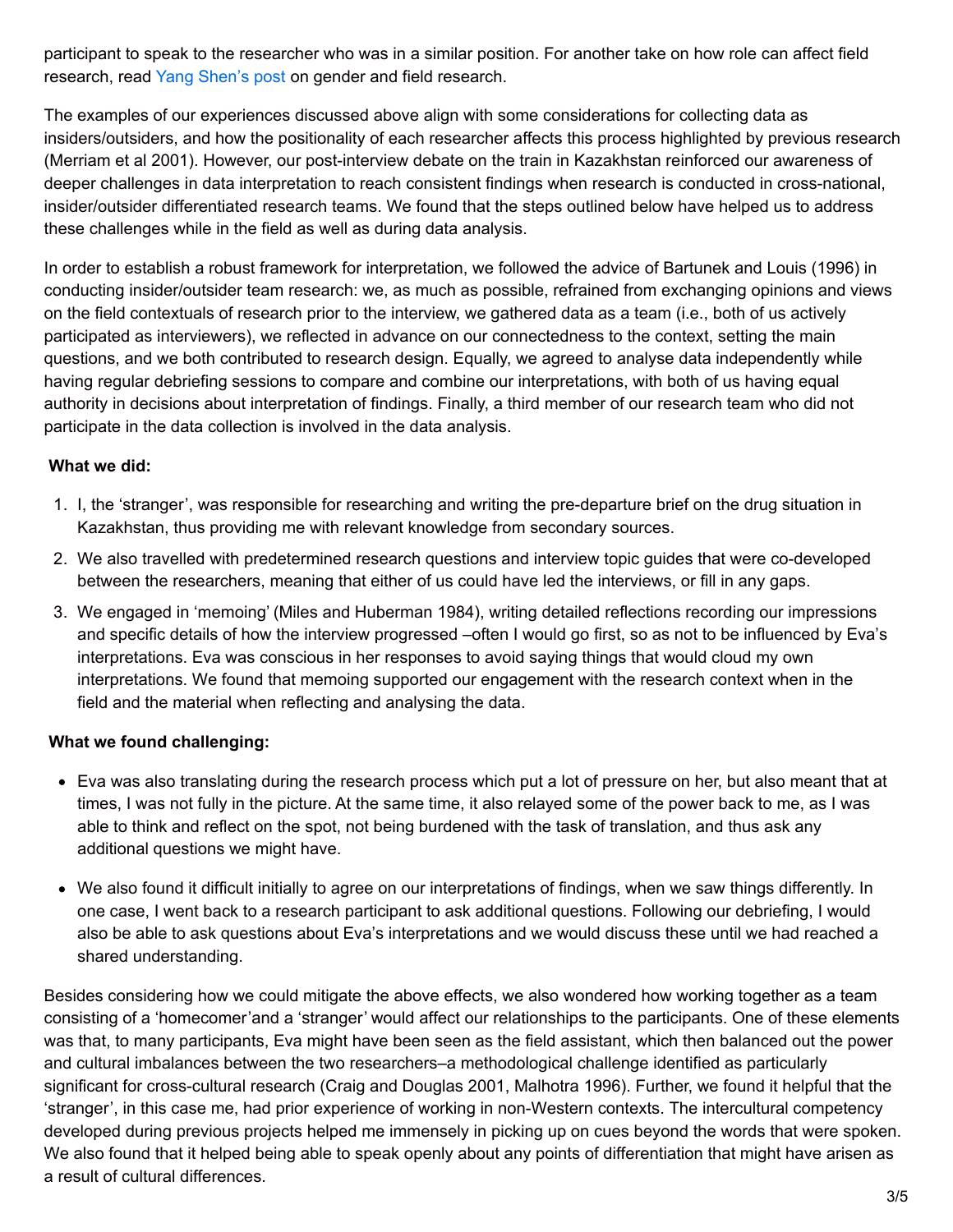### **Conclusion:**

Insiders and outsiders are not in a dichotomous relationship with one offering perfect insight, while the other offers pure reflection. Rather, working in a team combining both of these elements, time for reflexivity and triangulation (as embedded in our research design) has helped us address our own subjectivities and "keep each other honest"(Bartunek and Louis 1996), ultimately doing our research greater justice. We both feel that the debates about insiders and outsiders, as well as positionality, require a deeper engagement both with ontological and epistemological considerations of studying the social world and we will explore this further in future research.

### **References:**

Bartunek, J. and Reis Louis, M. (1996) *Insider/outsider team research.* London: Sage Publications

Cousin, G. (2010) Positioning Positionality, in: Savin-Baden, M. and Howell Major, C. (eds.) *New Approaches to* Qualitative, pp.9-18. London: Routledge

Craig, C.S. and Douglas, S.P. (2001) Conducting international marketing research in the twenty‐first century. *International Marketing Review* 18(1): 80- 90

Kusow, A.M. (2003) Beyond Indigenous Authenticity: reflection on the insider/outsider debate in immigration. *Symbolic Interaction* 26(4): 591- 599

Merriam, S.B., Johnson-Bailey, J., Lee, M-Y., Kee, Y., Ntseane, G. and Mazanah Muhamad, M. (2001) Power and positionality: Negotiating insider/outsider status within and across cultures. *International Journal of Lifelong Education* 20(5): 405-416

Merton, R.K. (1972) Insiders and Outsiders: A chapter in the sociology of knowledge. *American Journal of Sociology* 78(1): 9-47

Miles, M.B. and Huberman, A.M. (1984) *Qualitative data analysis: a sourcebook of new methods.* Newbury Park, CA: SAGE

Schütz, A. (1945) The Homecomer. *American Journal of Sociology* 50(5): 369-376

Schütz, A. (1944) The Stranger. *American Journal of Sociology* 49(6): 499-507

### **About the authors:**

Aurelie [Bröckerhoff](http://www.coventry.ac.uk/research/research-directories/researchers/aurelie-broeckerhoff/) is a research associate at the Centre for Trust, Peace and Social Relations and a doctoral student at Coventry Business School. She holds a master's degree from Humboldt University, Berlin, Germany. Her background lies in international and intercultural relations, working with the British Council and the Institute of Foreign Cultural Relations (IFA) as well as in social and integration policy, working for the Institute of Community Cohesion (iCoCo). She combines these interests in her doctoral research which explores how an accelerated pace of urban change affects adaptation to diversity in multicultural settings. Aurelie has co-authored two books on international relations during her time at the British Council, and her research has been published in the *Journal of Marketing Management* and *Marketing Theory*, among others.

Eva [Kipnis](http://wwwm.coventry.ac.uk/researchnet/cucv/Pages/Profile.aspx?profileID=205) is a senior lecturer in marketing at Coventry Business School, UK, and a doctoral candidate at University of Durham, UK. Her research is focused in three interrelated areas, namely multicultural people – their identities, experiences and consumption; cultural and multicultural branding –approaches and implications; and organizations in multicultural marketplaces –development of organizational capabilities to create multiculturally competent advertising and communication. Eva's work has been published in the *Journal of Marketing Management*, *Journal of*